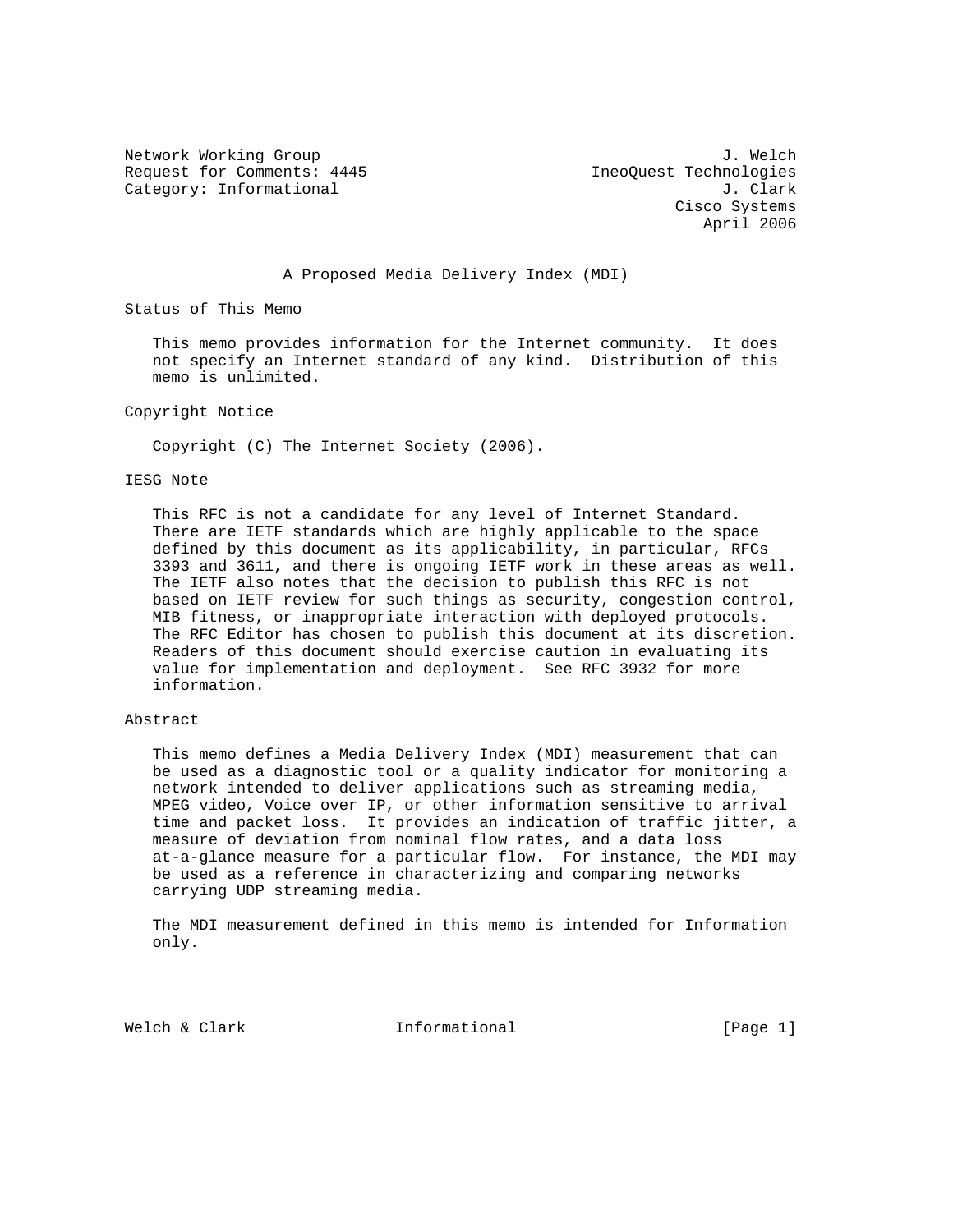1. Introduction

 There has been considerable progress over the last several years in the development of methods to provide for Quality of Service (QoS) over packet-switched networks to improve the delivery of streaming media and other time-sensitive and packet-loss-sensitive applications such as [i1], [i5], [i6], [i7]. QoS is required for many practical networks involving applications such as video transport to assure the availability of network bandwidth by providing upper limits on the number of flows admitted to a network, as well as to bound the packet jitter introduced by the network. These bounds are required to dimension a receiver's buffer to display the video properly in real time without buffer overflow or underflow.

 Now that large-scale implementations of such networks based on RSVP and Diffserv are undergoing trials [i3] and being specified by major service providers for the transport of streaming media such as MPEG video [i4], there is a need to diagnose issues easily and to monitor the real-time effectiveness of networks employing these QoS methods or to assess whether they are required. Furthermore, due to the significant installed base of legacy networks without QoS methods, a delivery system's transitional solution may be composed of networks with and without these methods, thus increasing the difficulty in characterizing the dynamic behavior of these networks.

 The purpose of this memo is to describe a set of measurements that can be used to derive a Media Delivery Index (MDI) that indicates the instantaneous and longer-term behavior of networks carrying streaming media such as MPEG video.

 While this memo addresses monitoring MPEG Transport Stream (TS) packets [i8] over UDP, the general approach is expected to be applicable to other streaming media and protocols. The approach is applicable to both constant and variable bit rate streams though the variable bit rate case may be somewhat more difficult to calculate. This document focuses on the constant bit rate case as the example to describe the measurement, but as long as the dynamic bit rate of the encoded stream can be determined (the "drain rate" as described below in Section 3), then the MDI provides the measurement of network induced cumulative jitter. Suggestions and direction for calculation of MDI for a variable bit rate encoded stream may be the subject of a future document.

 Network packet delivery time variation and various statistics to characterize the same are described in a generic approach in [i10]. The approach is capable of being parameterized for various purposes with the intent of defining a flexible, customizable definition that can be applied to a wide range of applications and further

Welch & Clark **Informational** [Page 2]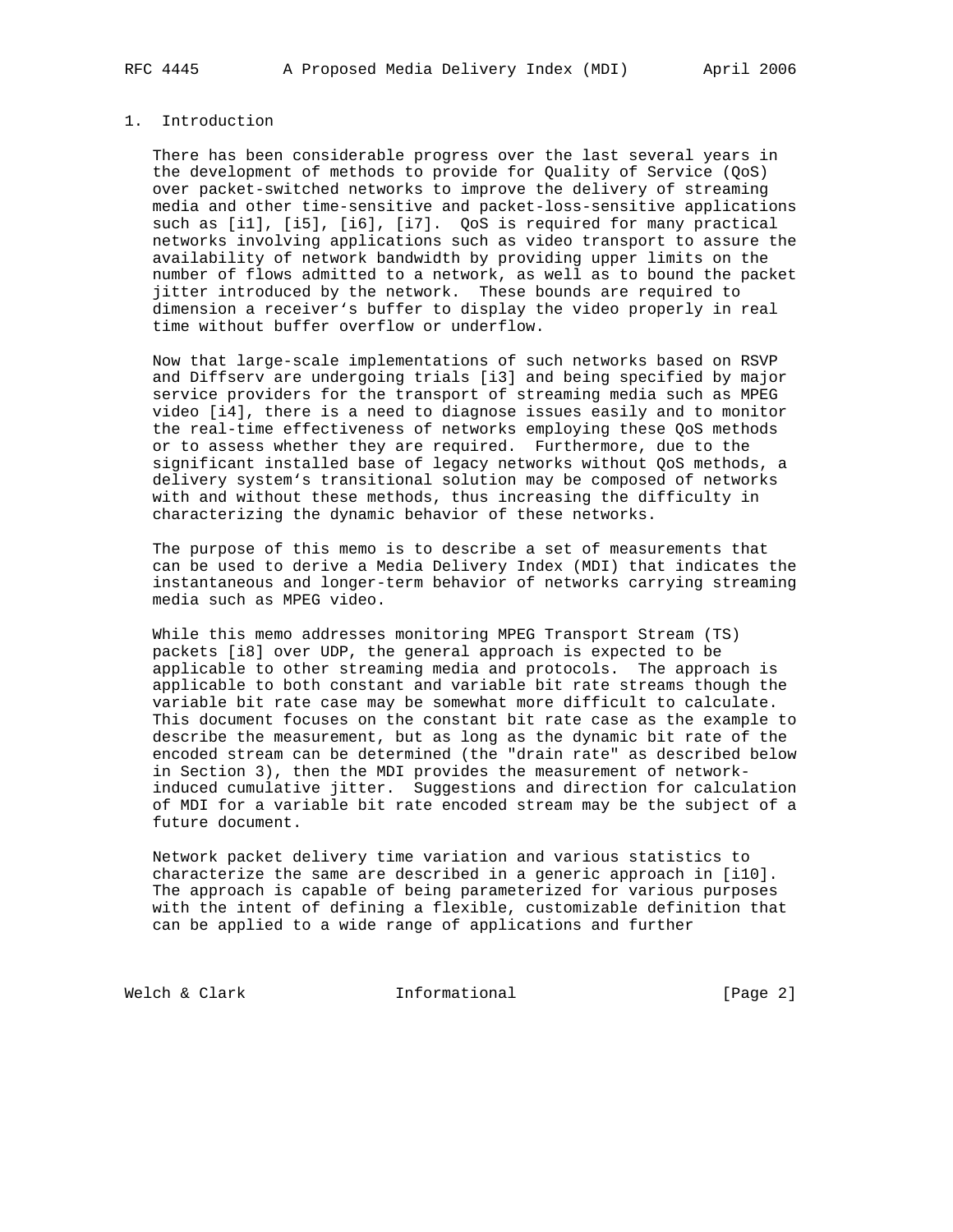experimentation. Other approaches to characterizing jitter behavior are also captured such as in [i12]. A wide-ranging report format [i11] has been described to convey information including jitter for use with the RTP Control Protocol (RTCP) [i12]. The MDI is instead intended to specifically address the need for a scalable, economical-to-compute metric that characterizes network impairments that may be imposed on streaming media, independent of control plane or measurement transport protocol or stream encapsulation protocol. It is a targeted metric for use in production networks carrying large numbers of streams for the purpose of monitoring the network quality of the flows or for other applications intended to analyze large numbers of streams susceptible to IP network device impairments. An example application is the burgeoning deployments of Internet Protocol Television (IPTV) by cable and telecommunication service providers. As described below, MDI provides for a readily scalable per-stream measure focused on loss and the cumulative effects of jitter.

## 2. Media Delivery Index Overview

 The MDI provides a relative indicator of needed buffer depths at the consumer node due to packet jitter as well as an indication of lost packets. By probing a streaming media service network at various nodes and under varying load conditions, it is possible to quickly identify devices or locales that introduce significant jitter or packet loss to the packet stream. By monitoring a network continuously, deviations from nominal jitter or loss behavior can be used to indicate an impending or ongoing fault condition such as excessive load. It is believed that the MDI provides the necessary information to detect all network-induced impairments for streaming video or voice-over-IP applications. Other parameters may be required to troubleshoot and correct the impairments.

 The MDI is updated at the termination of selected time intervals spanning multiple packets that contain the streaming media (such as transport stream packets in the MPEG-2 case). The Maximums and Minimums of the MDI component values are captured over a measurement time. The measurement time may range from just long enough to capture an anticipated network anomaly during a troubleshooting exercise to indefinitely long for a long-term monitoring or logging application. The Maximums and Minimums may be obtained by sampling the measurement with adequate frequency.

Welch & Clark **Informational** [Page 3]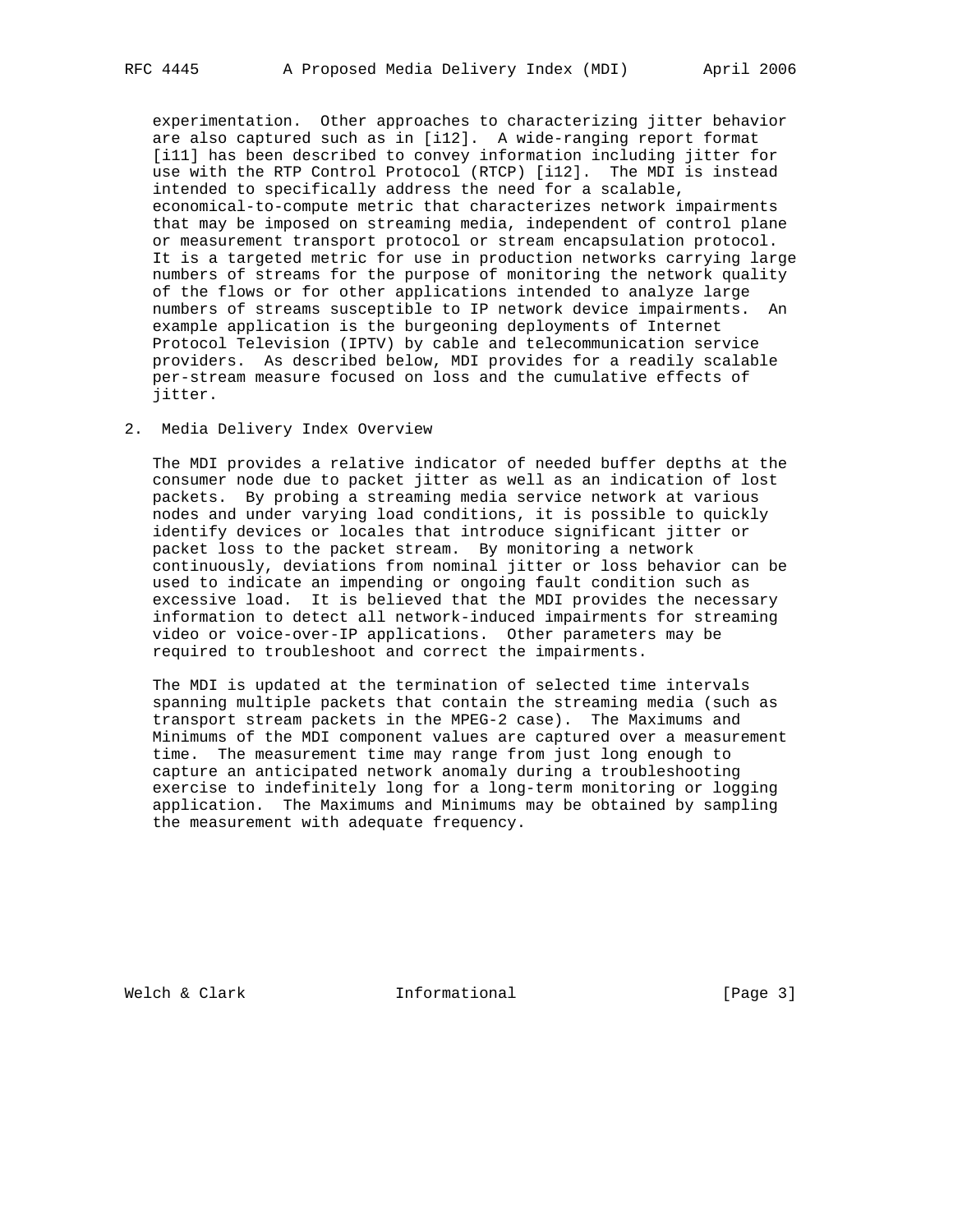## 3. Media Delivery Index Components

 The MDI consists of two components: the Delay Factor (DF) and the Media Loss Rate (MLR).

#### 3.1. Delay Factor

 The Delay Factor is the maximum difference, observed at the end of each media stream packet, between the arrival of media data and the drain of media data. This assumes the drain rate is the nominal constant traffic rate for constant bit rate streams or the piece-wise computed traffic rate of variable rate media stream packet data. The "drain rate" here refers to the payload media rate; e.g., for a typical 3.75 Mb/s MPEG video Transport Stream (TS), the drain rate is 3.75 Mb/s -- the rate at which the payload is consumed (displayed) at a decoding node. If, at the sample time, the number of bytes received equals the number transmitted, the instantaneous flow rate balance will be zero; however, the minimum DF will be a line packet's worth of media data, as that is the minimum amount of data that must be buffered.

 The DF is the maximum observed value of the flow rate imbalance over a calculation interval. This buffered media data in bytes is expressed in terms of how long, in milliseconds, it would take to drain (or fill) this data at the nominal traffic rate to obtain the DF. Display of DF with a resolution of tenths of milliseconds is recommended to provide adequate indication of stream variations for monitoring and diagnostic applications for typical stream rates from 1 to 40 Mb/s. The DF value must be updated and displayed at the end of a selected time interval. The selected time interval is chosen to be long enough to sample a number of TS packets and will, therefore, vary based on the nominal traffic rate. For typical stream rates of 1 Mb/s and up, an interval of 1 second provides a long enough sample time and should be included for all implementations. The Delay Factor indicates how long a data stream must be buffered (i.e., delayed) at its nominal bit rate to prevent packet loss. This time may also be seen as a measure of the network latency that must be induced from buffering, which is required to accommodate stream jitter and prevent loss. The DF's max and min over the measurement period (multiple intervals) may also be displayed to show the worst case arrival time deviation, or jitter, relative to the nominal traffic rate in a measurement period. It provides a dynamic flow rate balance indication with its max and min showing the worst excursions from balance.

 The Delay Factor gives a hint of the minimum size of the buffer required at the next downstream node. As a stream progresses, the variation of the Delay Factor indicates packet bunching or packet

Welch & Clark **Informational** [Page 4]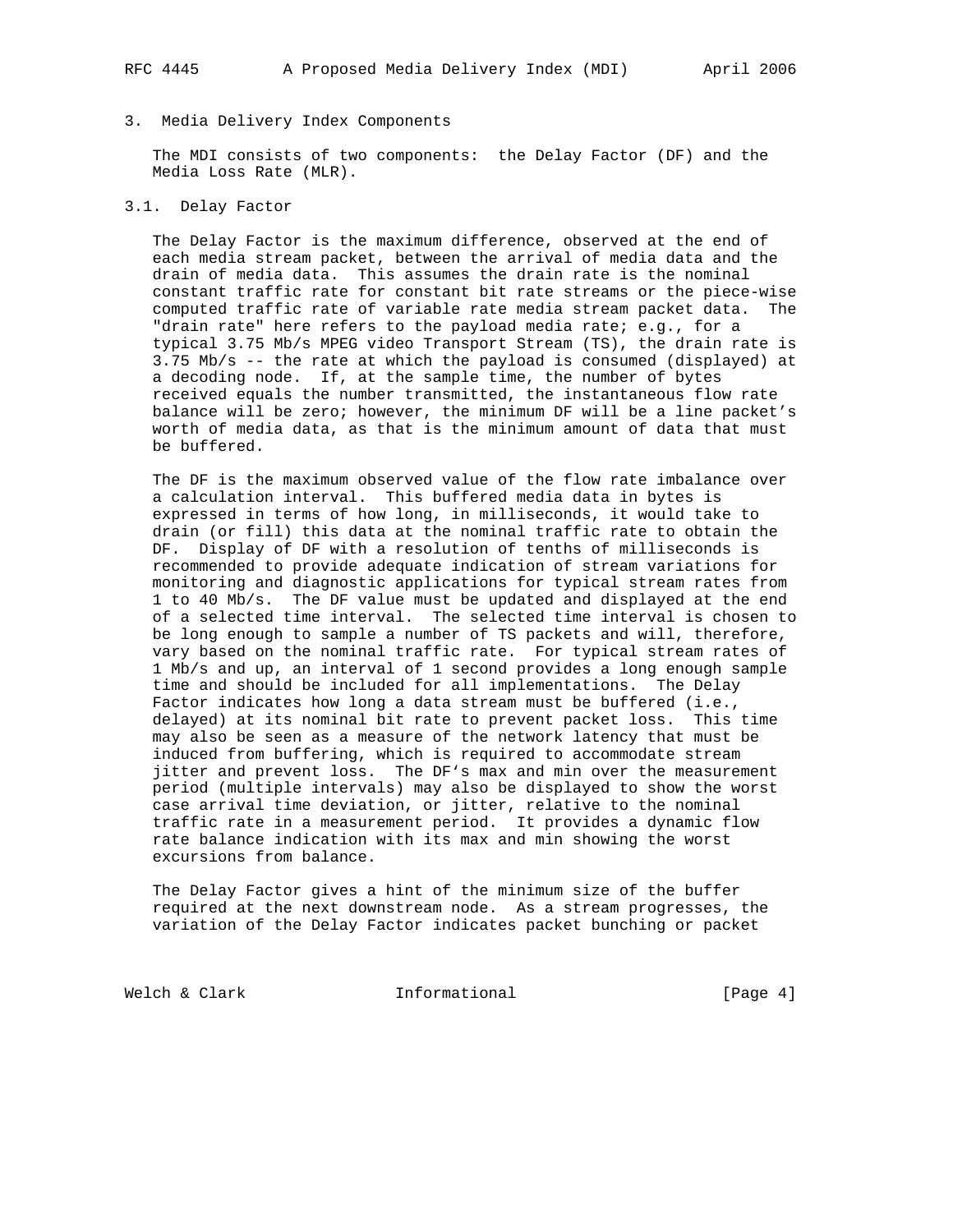gaps (jitter). Greater DF values also indicate that more network latency is necessary to deliver a stream due to the need to pre-fill a receive buffer before beginning the drain to guarantee no underflow. The DF comprises a fixed part based on packet size and a variable part based on the buffer utilization of the various network component switch elements that comprise the switched network infrastructure [i2].

 To further detail the calculation of DF, consider a virtual buffer VB used to buffer received packets of a stream. When a packet  $P(i)$  arrives during a calculation interval, compute two VB values, VB(i,pre) and VB(i,post), defined as:

 $VB(i, pre) = sum (Sj) - MR * Ti; where j=1..i-1$  $VB(i, post) = VB(i, pre) + Si$ 

 where Sj is the media payload size of the jth packet, Ti is the relative time at which packet i arrives in the interval, and MR is the nominal media rate.

 $VB(i,pre)$  is the Virtual Buffer size just before the arrival of  $P(i)$ . VB(i,post) is the Virtual Buffer size just after the arrival of P(i).

The initial condition of  $VB(0) = 0$  is used at the beginning of each measurement interval. A measurement interval is defined from just after the time of arrival of the last packet during a nominal period (typically 1 second) as mentioned above to the time just after the arrival of the last packet of the next nominal period.

 During a measurement interval, if k packets are received, then there are 2\*k+1 VB values used in deriving VB(max) and VB(min). After determining VB(max) and VB(min) from the 2k+1 VB samples, DF for the measurement interval is computed and displayed as:

 $DF = [VB(max) - VB(min)] / MR$ 

 As noted above, a measurement interval of 1 second is typically used. If no packets are received during an interval, the last DF calculated during an interval in which packets did arrive is displayed. The time of arrival of the last previous packet is always retained for use in calculating VB when the next packet arrives (even if the time of the last received packet spans measurement intervals). For the first received measurement interval of a measurement period, no DF is calculated; however, packet arrival times are recorded for use in calculating VB during the following interval.

Welch & Clark **Informational Informational** [Page 5]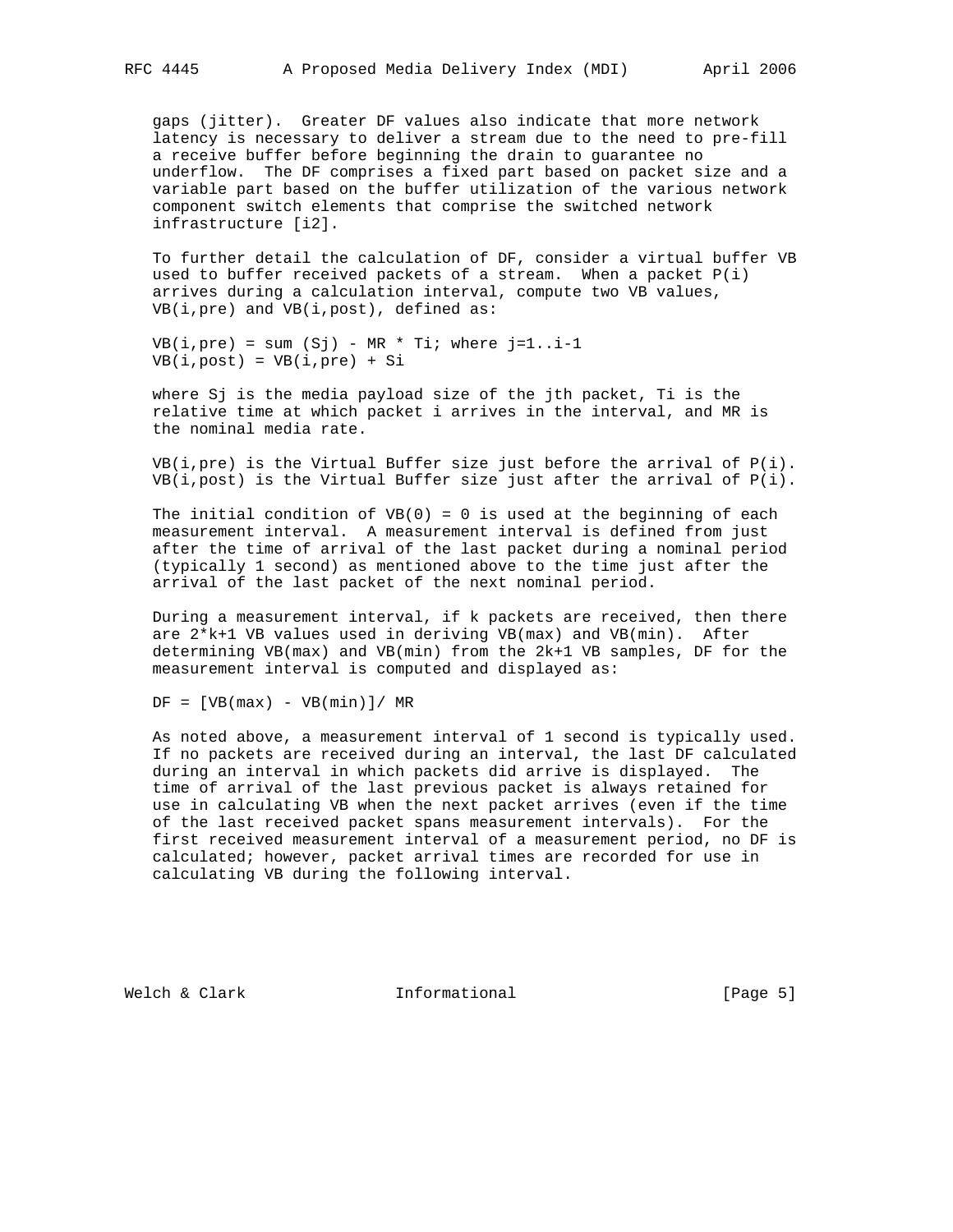## 3.2. Media Loss Rate

 The Media Loss Rate is the count of lost or out-of-order flow packets over a selected time interval, where the flow packets are packets carrying streaming application information. There may be zero or more streaming packets in a single IP packet. For example, it is common to carry seven 188 Byte MPEG Transport Stream packets in an IP packet. In such a case, a single IP packet loss would result in 7 lost packets counted (if those 7 lost packets did not include null packets). Including out-of-order packets is important, as many stream consumer-type devices do not attempt to reorder packets that are received out of order.

## 3.3. Media Delivery Index

 Combining the Delay Factor and Media Loss Rate quantities for presentation results in the following MDI:

DF:MLR

Where:

# DF is the Delay Factor MLR is the Media Loss Rate

 At a receiving node, knowing its nominal drain bit rate, the DF's max indicates the size of buffer required to accommodate packet jitter. Or, in terms of Leaky Bucket [i9] parameters, DF indicates bucket size b, expressed in time to transmit bucket traffic b, at the given nominal traffic rate, r.

## 3.4. MDI Application Examples

 If a known, well-characterized receive node is separated from the data source by unknown or less well-characterized nodes such as intermediate switch nodes, the MDI measured at intermediate data links provides a relative indication of the behavior of upstream traffic flows. DF difference indications between one node and another in a data stream for a given constant interval of calculation can indicate local areas of traffic congestion or possibly misconfigured QoS flow specification(s) leading to greater filling of measurement point local device buffers, resultant flow rate deviations, and possible data loss.

Welch & Clark **Informational** [Page 6]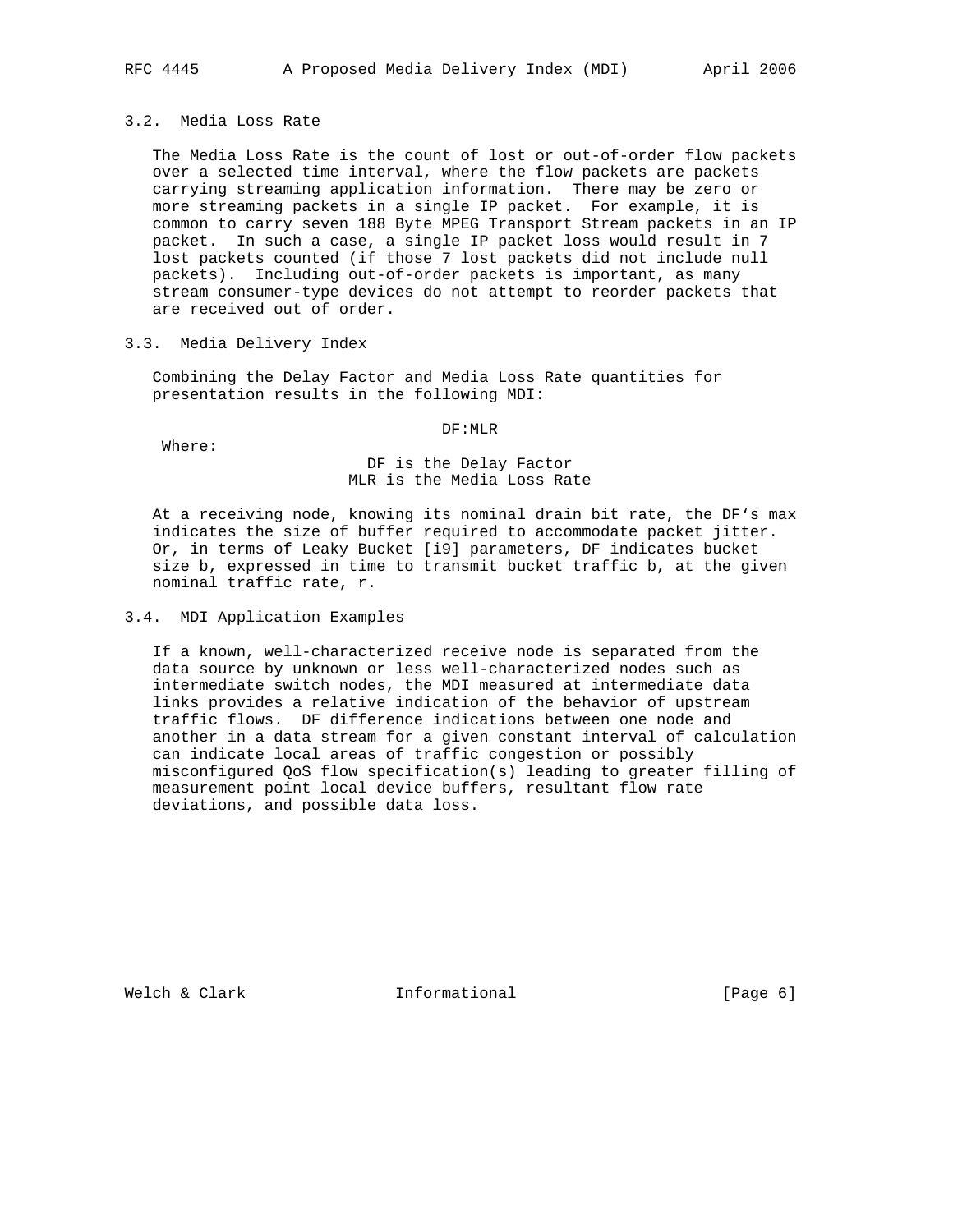For a given MDI, if DF is high and/or the DF Max-Min captured over a significant measurement period of multiple intervals is high, jitter has been detected but the longer-term, average flow rate may be nominal. This could be the result of a transient flow upset due to a coincident traffic stream unrelated to the flow of interest causing packet bunching. A high DF may cause downstream buffer overflow or underflow or unacceptable latency even in the absence of lost data.

 Due to transient network failures or DF excursions, packets may be lost within the network. The MLR component of the MDI shows this condition.

 Through automated or manual flow detection and identification and subsequent MDI calculations for real-time statistics on a flow, the DF can indicate the dynamic deterioration or increasing burstiness of a flow, which can be used to anticipate a developing network operation problem such as transient oversubscription. Such statistics can be obtained for flows within network switches using available switch cpu resources due to the minimal computational requirements needed for small numbers of flows. Statistics for all flows present on, say, a gigabit Ethernet network, will likely require dedicated hardware facilities, though these can be modest, as buffer requirements and the required calculations per flow are minimal. By equipping network switches with MDI measurements, flow impairment issues can quickly be identified, localized, and corrected. Until switches are so equipped with appropriate hardware resources, dedicated hardware tools can provide supplemental switch statistics by gaining access to switch flows via mirror ports, link taps, or the like as a transition strategy.

 The MDI figure can also be used to characterize a flow decoder's acceptable performance. For example, an MPEG decoder could be characterized as tolerating a flow with a given maximum DF and MLR for acceptable display performance (acceptable on-screen artifacts). Network conditions such as Interior Gateway Protocol (IGP) reconvergence time then might also be included in the flow tolerance DF resulting in a higher-quality user experience.

4. Summary

 The MDI combines the Delay Factor, which indicates potential for impending data loss, and Media Loss Rate as the indicator of lost data. By monitoring the DF and MLR and their min and max excursions over a measurement period and at multiple strategic locations in a network, traffic congestion or device impairments may be detected and isolated for a network carrying streaming media content.

Welch & Clark **Informational** [Page 7]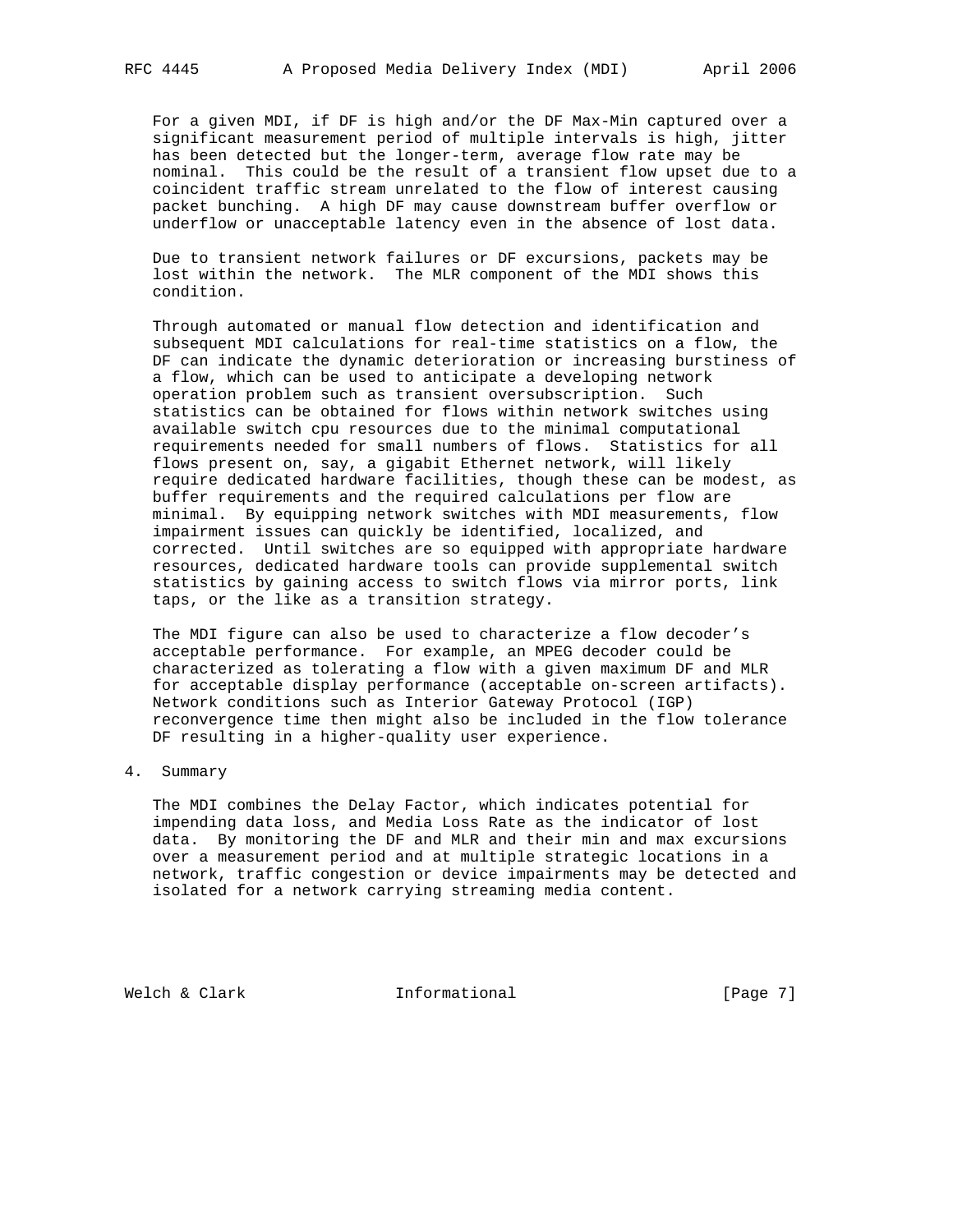#### 5. Security Considerations

 The measurements identified in this document do not directly affect the security of a network or user. Actions taken in response to these measurements that may affect the available bandwidth of the network or the availability of a service is out of scope for this document.

 Performing the measurements described in this document only requires examination of payload header information (such as MPEG transport stream headers or RTP headers) to determine nominal stream bit rate and sequence number information. Content may be encrypted without affecting these measurements. Therefore, content privacy is not expected to be a concern.

- 6. Informative References
	- [i1] Braden, R., Zhang, L., Berson, S., Herzog, S., and S. Jamin, "Resource ReSerVation Protocol (RSVP) -- Version 1 Functional Specification", RFC 2205, September 1997.
	- [i2] Partridge, C., "A Proposed Flow Specification", RFC 1363, September 1992.
	- [i3] R. Fellman, 'Hurdles to Overcome for Broadcast Quality Video Delivery over IP' VidTranS 2002.
	- [i4] CableLabs 'PacketCable Dynamic Quality-of-Service Specification', PKT-SP-DQOS-I06-030415, 2003.
	- [i5] Shenker, S., Partridge, C., and R. Guerin, "Specification of Guaranteed Quality of Service", RFC 2212, September 1997.
	- [i6] Wroclawski, J., "Specification of the Controlled-Load Network Element Service", RFC 2211, September 1997.
	- [i7] Braden, R., Clark, D., and S. Shenker, "Integrated Services in the Internet Architecture: an Overview", RFC 1633, June 1994.
	- [i8] ISO/IEC 13818-1 (MPEG-2 Systems)
	- [i9] V. Raisanen, "Implementing Service Quality in IP Networks", John Wiley & Sons Ltd., 2003.
	- [i10] Demichelis, C. and P. Chimento, "IP Packet Delay Variation Metric for IP Performance Metrics (IPPM)", RFC 3393, November 2002.

Welch & Clark **Informational Informational** [Page 8]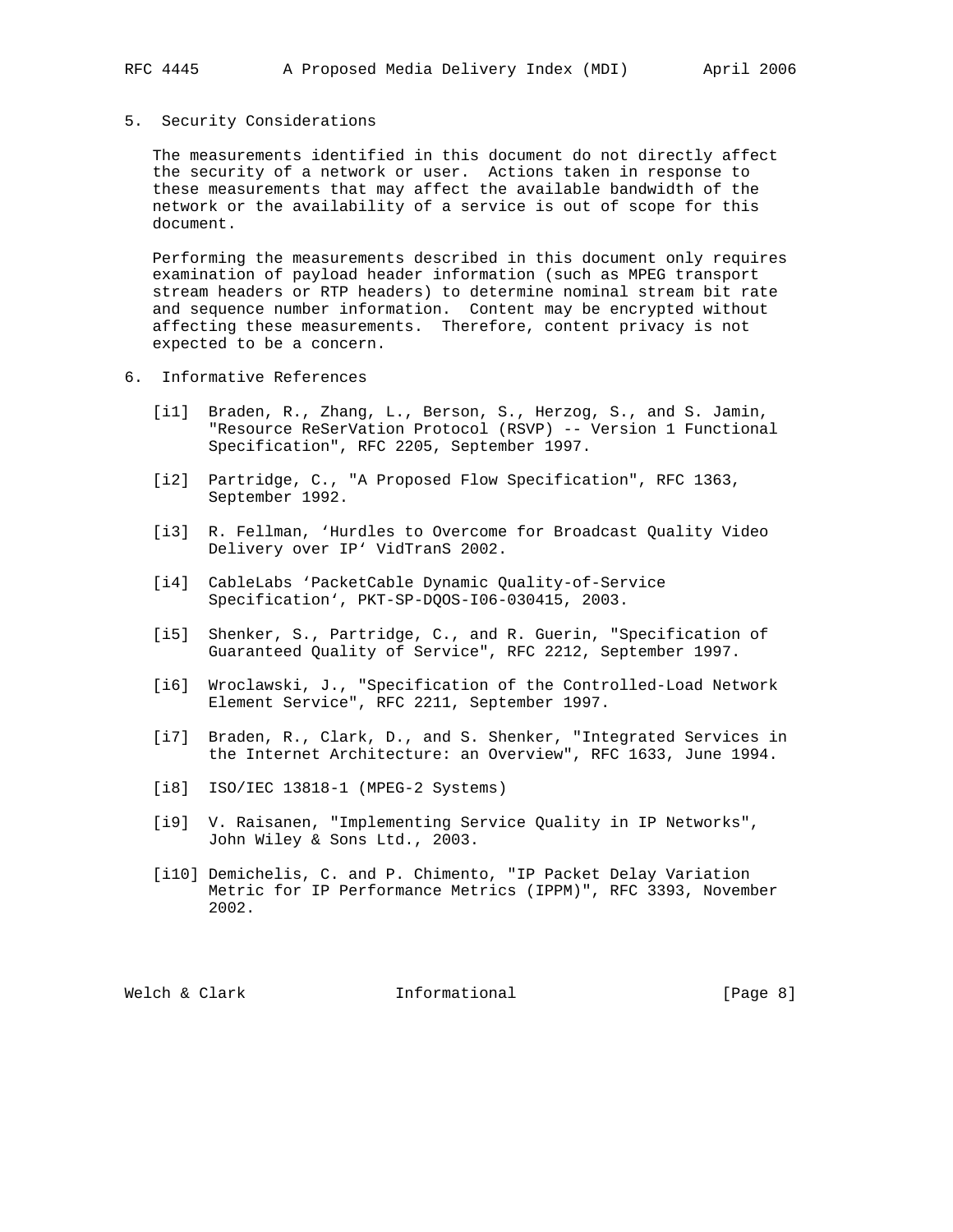- [i11] Friedman, T., Caceres, R., and A. Clark, "RTP Control Protocol Extended Reports (RTCP XR)", RFC 3611, November 2003.
- [i12] Schulzrinne, H., Casner, S., Frederick, R., and V. Jacobson, "RTP: A Transport Protocol for Real-Time Applications", STD 64, RFC 3550, July 2003.
- 7. Acknowledgements

 The authors gratefully acknowledge the contributions of Marc Todd and Jesse Beeson of IneoQuest Technologies, Inc., Bill Trubey and John Carlucci of Time Warner Cable, Nishith Sinha of Cox Communications, Ken Chiquoine of SeaChange International, Phil Proulx of Bell Canada, Dr Paul Stallard of TANDBERG Television, Gary Hughes of Broadbus Technologies, Brad Medford of SBC Laboratories, John Roy of Adelphia Communications, Cliff Mercer, PhD of Kasenna, Mathew Ho of Rogers Cable, and Irl Duling of Optinel Systems for reviewing and evaluating early versions of this document and implementations for MDI.

Authors' Addresses

 James Welch IneoQuest Technologies, Inc 170 Forbes Blvd Mansfield, Massachusetts 02048

 Phone: 508 618 0312 EMail: Jim.Welch@ineoquest.com

 James Clark Cisco Systems, Inc 500 Northridge Road Suite 800 Atlanta, Georgia 30350

 Phone: 678 352 2726 EMail: jiclark@cisco.com

Welch & Clark **Informational** [Page 9]